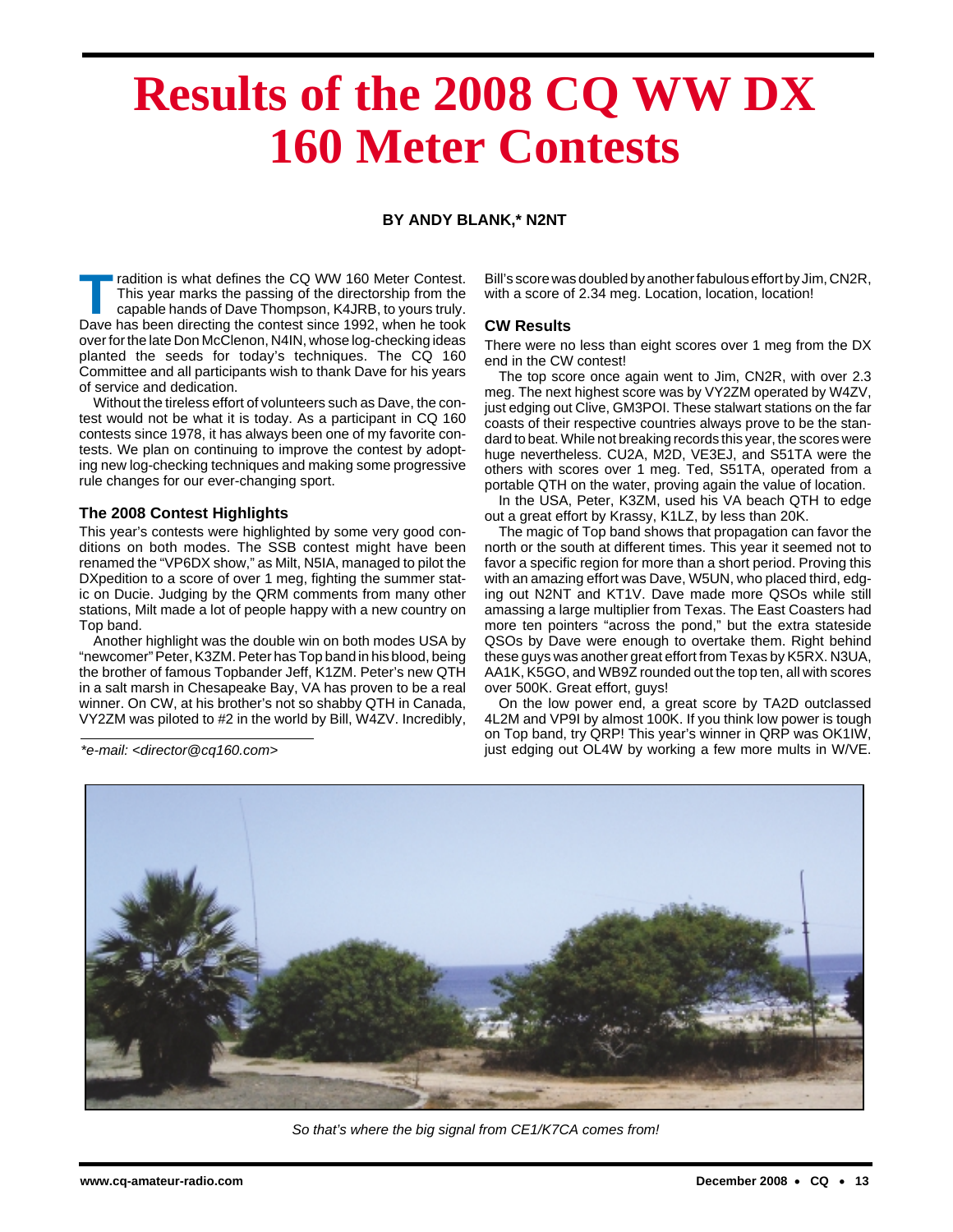

The fantastic antenna farm at CN2R, where Jim puts out winning scores every year.

# **2008 PLAQUE DONORS AND WINNERS SINGLE OPERATOR**

**CW WORLD BY W4ZV**: Winner Jim Sullivan, CN2R (W7EJ) **USA BY K4TEA**: Winner Peter Briggs, K3ZM **CANADA BY Alabama Contest Group**: Winner Jeff Briggs, VY2ZM (Op. Bill Tippett, W4ZV) **ZONE 3 USA BY N5IA**: Winner Lee Finkel, KY7M (@K5RC) **ZONE 4 USA BY K4WA**: Winner Dave Blaschke, W5UN **ZONE 5 USA BY N4PN:** Winner Krassy Petkov, K1LZ **AFRICA BY WS9V:** Winner Frantisek Pubal, 7XØRY (Op. Valery Komarov, RD3AF) **ASIA BY K4SX**: Winner Valentin Benzar, C4M (5B4AGM) **EUROPE BY K9DX**: Winner Clive Penna, GM3POI **SOUTH AMERICA BY W4NU:** Winner Alan Van Buren, CE1/K7CA **JAPAN BY Alabama Contest Group**: Winner Masaki Okano, JH4UYB **NORTH AMERICA by CQ (N4IN Memorial)**: Winner Herbert Schoenbohn, KV4FZ

**SSB**

**WORLD BY N4NX**: Winner Milt Jensen, VP6DX (N5IA) **USA BY K4JRB**: Winner Peter Briggs, K3ZM **CANADA by Alabama Contest Group**: Winner Nikola Lekic, VE3EY **ZONE 3 USA BY N4TMW**: Winner Jim Stevenson, W6YI **ZONE 4 USA BY N4XMX**: Winner Jerry Rosalius, WB9Z **ZONE 5 USA BY K1PX**: Winner John Evans, N3HBX **AFRICA BY WB4ZNH**: Winner Pier Iovino, IH9/W1NA **ASIA BY NT4TT**: Winner Hovik Tarzyan, EK6TA **EUROPE BY WS9V**: Winner Jens Rohme, OZ1DD **NORTH AMERICA by CQ (K2EEK Memorial)**: Winner Tony Ramos, KP4KE

#### **MULTI-OPERATOR CW**

**WORLD BY N4RJ**: Winner Madeira Group, CT9M (OM3BH, OM3GI, OM3RM Operators) **USA BY W8UVZ, WØCD, and K8GG**: Winner Tom Rauch, W8JI (K1ZZI, VE7ZO, W8JI, W8XR, WA2MBP, WW4LL Operators)

**Zone 3 by 4X4N**J: Winner Larry Pace, N7DD (W8TK, N7DD, KC7V Operators).

**SSB**

**WORLD BY SOUTHEASTERN DX CLUB**: Winner CN3A Contest station, CN3A (IK2QEI, IK2SGC, CN8WW, Operators)

**USA BY WB9Z**: Winner John Rodgers, WE3C (KQ3V, W3FV, WE3C Operators) **Zone 3 by 4X4NJ**: Winner BNCC, N7AP (N7RQ, K8IA Operators)



Here is Ted, S51TA, who operated Field Day style from a water pier to the tune of over 1-million points.

VE3FRX and WØGJ were the respective high scorers from W/VE. Having done QRP myself, I know how frustrating it can be on Top band. Congratulations to these fine ops.

On the multi-op side, another incredible effort by the gang at W8JI stood out this time. Tom's station broke its own 2006 record by more than 50K. The race for second in the USA between W2GD and WE3C was very close. GD's extra QSO total made the difference.

On the DX end, the OM gang from CT9M blew away the competition with almost 2.2 meg. It was another close race for runner up with 4O3A, OM7M, CU8A, and C4N finishing all within 100K. Again, the point advantage of being in another continent from the main activity centers proves to be the big difference.

# **SSB Results**

The VP6DX show ended in a score of over 1.05 meg! This is a bit short of the record set by D4B in 2005, but nevertheless a fantastic effort by N5IA. W1NA made the trek to IH9 and managed to finish second. Right behind was VE3EY, who finished third in the world from Canada, a tough thing to do.

#### **Corrections to the 2007 CQ WW 160 Results**

**GJ2A** should have been listed as the winner for Jersey Islands.

**KQ8RP** should have been listed in the boxes as #2 Low Power USA SSB.

**XE1RCS** was listed as VE1RCS on page 25 regarding most W/VE multipliers. The call was correct elsewhere in the results.

**DJ6QT (YO3JR operator)** was a Single Operator CW entry not a Multi-Operator. This moves **DQ4W** to the Multi-Operator runnerup position and **DJ6QT** lands in the thirdplace Single Operator position in Germany.

**UA6LV**'s name was incorrect in the plaque winner's box as Alan Biryukov. The correct name is Vlad Biryukov.

The Zone 4 Plaque Winner on SSB should have been **N8TR**, Peter Michaelis, not Don Kerouac, **K9NR.** Both are great scores, ranking #7 and #8 USA.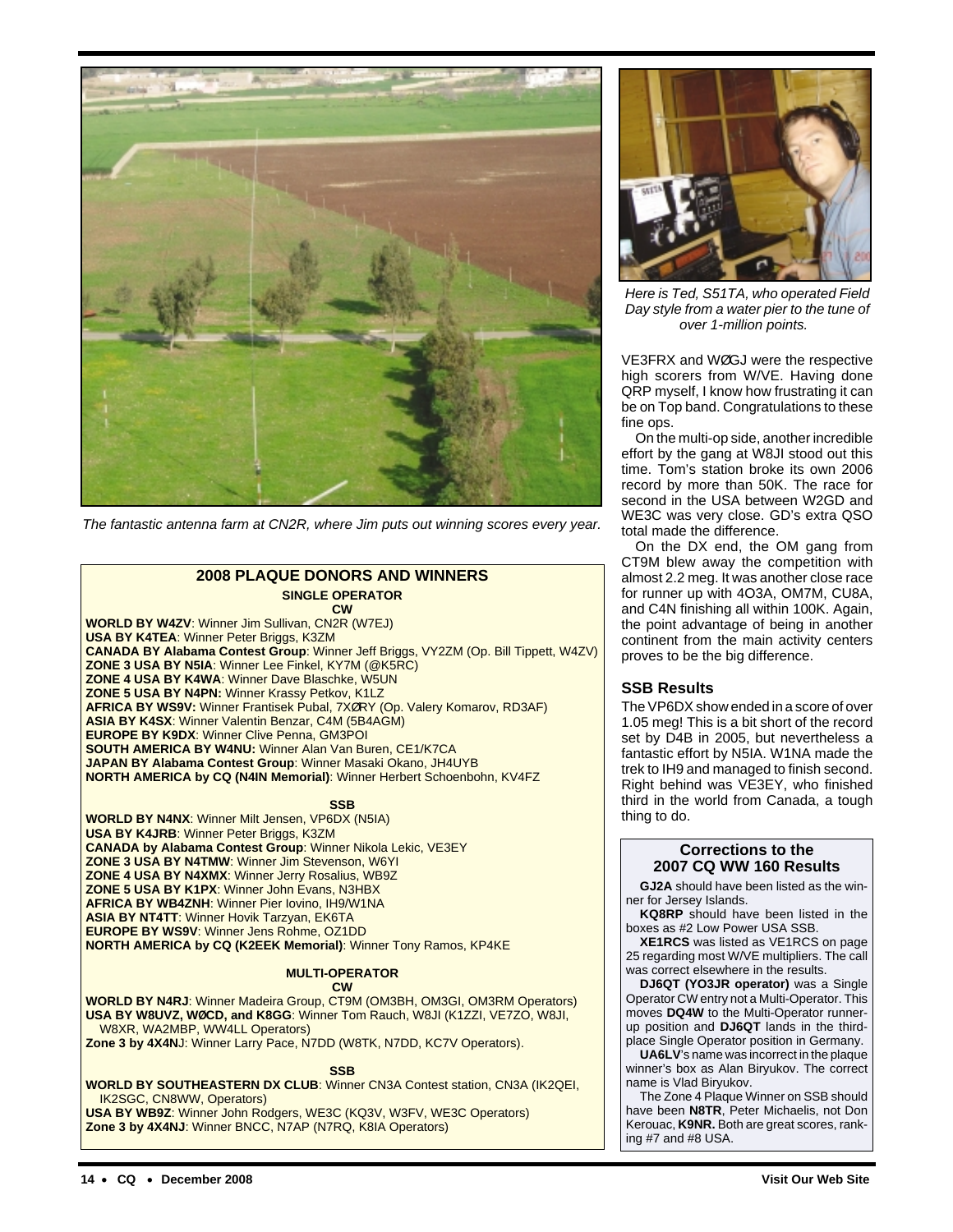#### **TOP 10 SCORES**

| <b>CW</b>              |
|------------------------|
| <b>SINGLE OPERATOR</b> |
| <b>USA</b>             |

| <b>VE (TOP 5)</b> |  |  |
|-------------------|--|--|
|                   |  |  |
| VE3EJ 1,052,226   |  |  |
|                   |  |  |
| VE2TZT851,920     |  |  |
| VE3DZ838,626      |  |  |

| QRP (TOP 5)      |  |  |
|------------------|--|--|
|                  |  |  |
|                  |  |  |
|                  |  |  |
| VE3FRX 74,094    |  |  |
|                  |  |  |
|                  |  |  |
| <b>DX</b>        |  |  |
| CN2R 2,348,214   |  |  |
| VY2ZM 1,591,564  |  |  |
| GM3POI 1,572,193 |  |  |
|                  |  |  |
|                  |  |  |
| VE3EJ 1,052,226  |  |  |
| S51TA 1,029,120  |  |  |
| OZ7YY 1,008,630  |  |  |
| CT1JLZ 976,131   |  |  |
|                  |  |  |

| <b>LOW POWER (TOP 6)</b> |  |  |
|--------------------------|--|--|
|                          |  |  |
|                          |  |  |
|                          |  |  |
| TA2RC 352.336            |  |  |
|                          |  |  |
| DJ9VA333,333             |  |  |

| <b>LOW POWER W/VE (TOP 6)</b> |  |  |
|-------------------------------|--|--|
| VE3NE 332.948                 |  |  |
| VE3MGY 283.437                |  |  |
|                               |  |  |
|                               |  |  |
|                               |  |  |
|                               |  |  |

| <b>W/VE QRP (TOP 5)</b> |  |  |
|-------------------------|--|--|
| VE3FRX 74,094           |  |  |
|                         |  |  |
|                         |  |  |
|                         |  |  |
|                         |  |  |

| <b>MULTI-OPERATOR</b>         |  |  |
|-------------------------------|--|--|
| CT9M 2,196,132                |  |  |
|                               |  |  |
| OM7M 1,518,429                |  |  |
|                               |  |  |
|                               |  |  |
|                               |  |  |
| MD4K 1,285,596                |  |  |
| OM8A 1,175,592                |  |  |
| HG8DX1.168.497                |  |  |
| RW2F 1,085,364                |  |  |
|                               |  |  |
| <b>MULTI-OPERATOR (TOP 3)</b> |  |  |
| <b>USA</b>                    |  |  |
| W8JI/4 1,039,036              |  |  |
| W <sub>2</sub> GD<br>747,370  |  |  |

| <b>SINGLE OPERATOR</b><br><b>USA</b> |  |  |
|--------------------------------------|--|--|
| K3ZM/4391,160                        |  |  |
| WB9Z 353,760                         |  |  |
| N3HBX 347,886                        |  |  |
| WØEWD 286,832                        |  |  |
| W3BGN 284,130                        |  |  |
|                                      |  |  |
| KU1CW/0 252,336                      |  |  |

K2AX ....................................214,414 W3TS ...................................213,516 N4PN....................................209,160

**SSB**

| <b>VE (TOP 5)</b> |  |  |
|-------------------|--|--|
| VE3EY734,156      |  |  |
| VE3AP308.894      |  |  |
| VE3CX 266.700     |  |  |
| VA5DX 198.009     |  |  |
| VO1NO/VE3196.719  |  |  |

| QRP (TOP 5)                  |
|------------------------------|
|                              |
|                              |
| W4TMR 19,050                 |
|                              |
| DL7UMK13,104                 |
|                              |
|                              |
| <b>DX</b>                    |
| VP6DX 1,054,868              |
| IH9/W1NA 736,848             |
| VE3EY734,156<br>CT3DL594,832 |
| OZ1DD 489,630                |
| RW2F 458,136                 |
| SP7MTF 391,919               |
| K3ZM/4391,160                |
| ES5RW 382,670                |
| WB9Z 353,760                 |
|                              |
|                              |
| <b>LOW POWER (TOP 6)</b>     |
| $KP4KF$ 349 479              |

| HA8BE 128,797 |  |
|---------------|--|
| OK1FPS117.728 |  |
|               |  |

| LOW POWER W/VE (TOP 6)  |  |  |
|-------------------------|--|--|
| VE3NE 112,057           |  |  |
| VE3MGY 109,648          |  |  |
|                         |  |  |
| KD4POJ/Ø 77,340         |  |  |
| VE3FRX 76,788           |  |  |
|                         |  |  |
|                         |  |  |
|                         |  |  |
| <b>W/VE QRP (TOP 3)</b> |  |  |
|                         |  |  |
|                         |  |  |
|                         |  |  |
|                         |  |  |
|                         |  |  |
| <b>MULTI-OPERATOR</b>   |  |  |
|                         |  |  |
| HG8DX581,700            |  |  |
| WE3C496,431             |  |  |
| XE1RCS471,431           |  |  |
|                         |  |  |
|                         |  |  |
| HB10DX 375,487          |  |  |
| S56P 366,990            |  |  |
| ND8DX 354,564           |  |  |
| C6ANM337,920            |  |  |
|                         |  |  |

50K separated the race for top single op in the USA, and again Peter, K3ZM, emerged the winner. Closely following behind were WB9Z and N3HBX. On the low power side in W/VE, a good oldfashioned dog fight between VE3NE and VE3MGY ended with Lali, 'NE on top by only 3K!

The clear winner in the multi-op category was the effort by the Italian group at CN3A. They were able to outscore the HG8DX group by over 130K.

In low power, Tony, KP4KE, with a fine 349K score was the leader, with D4C runner-up. VA3YT and OK7CM were the top two scorers QRP. QRP on Top band is hard enough on CW, but on SSB it is ridiculously hard. Congratulations to these guys for sticking it out!

### **Club Competition**

It is obvious that the Bavarian Contest Club takes the CQ 160 Contest very seriously! For the third straight year they won the competition with over 112 entries. There were 70 entries from the Potomac Valley Radio Club, good enough for second place. Following these great clubs were the Rhein Ruhr DX Association, Contest Club Ontario, and the Slovenian Contest Club. Remember, the club competition is for fun and bragging rights only. Please try to use the proper name of your club when filling out Cabrillo logs. There were so many different spellings of some clubs that it was sometimes hard to determine the proper entry.

#### **Notes on Log Checking**

2008 was another record-setting year log wise. There were 1860 CW and 926 SSB logs received.

This year's logs were scored using the same software used in many other contests. There are log checking reports available to any entrant who would like to see them. Send an e-mail to <director@cq160.com> requesting the report and we will forward it to you. All logs were checked with the same software and scoring system. We hope to promote more accuracy in copying and logging. Any penalties administered are equal for all entrants.

Although it was not explicit in the rules for 2008, we checked logs for "operating time." The goal was to set a standard for off times. The good news is that most stations did not require any adjustments. There were a few logs over the time limit, but none were grossly affected. Off times are well-defined in the new rules.

Another controversial item during both the CW and SSB weekends was the use of the "Low Band Chat Channel" by some entrants. The channel provides an internet chat between stations. Again, while not expressly forbidden in the rules, it is not consistent with the intent of the contest to coordinate or check QSOs by any method other than radio.

There were a few stations with very big scores that voluntarily withdrew their entries and reclassified as check logs. There was much discussion about this after the contest, resulting in these actions. Other logs were submitted with the caveat that contacts made with chat-channel assistance would be removed. The committee checked all logs against the chat logs and made the necessary adjustments. The 2009 rules specifically disallow the use of any QSO assistance such as chat channels.

#### **Committee, Awards, and Expanded Results**

I wish to thank the following committee members for their help with log checking and other administrative duties: N6TR, KL7RA, K1EA, K1DG, and again K4JRB for making it a smooth transition. Also thank you to K5ZD and K3BU for their help with the newly revamped <CQ160.com> website.

We hope to have all awards from previous years sent out very soon. This year's awards should go out very quickly also. A big thank you to all the trophy sponsors, whose generosity helps keep the awards program alive. For 2009, please check the <CQ160.com> for a list of trophies and sponsors.

For a list of the guest ops and members of multi-op teams, plus more QRM, see the expanded results of the contests on

WE3C...................................719,420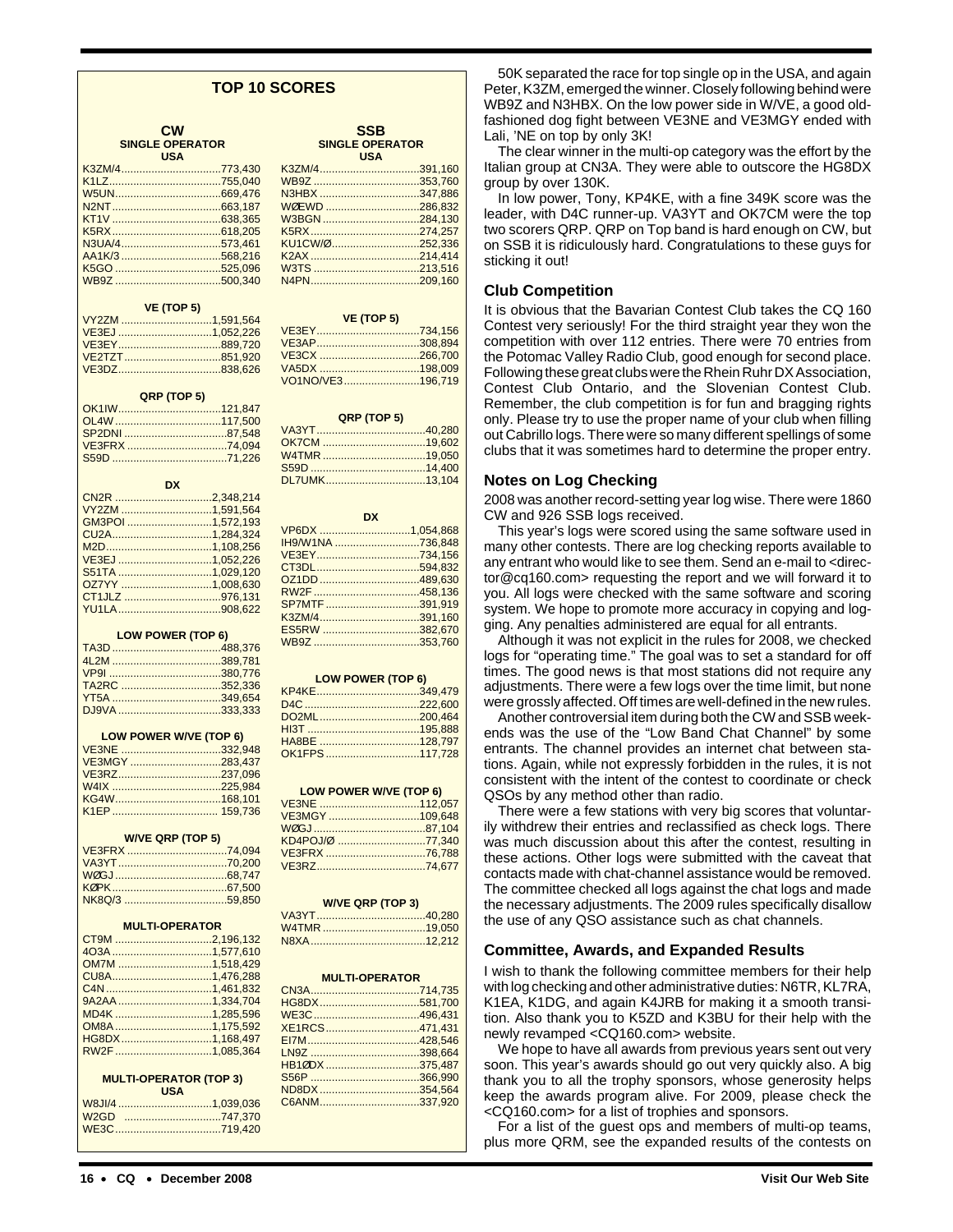

No, it's not K1ZM but his brother K3ZM. Peter operated hisVirginia salt-marsh QTH to take the top spot on both USA.

the CQ website: <www.cq-amateur-radio. com> and also <CQ160.com>.

### **Changes for the 2009 Contest**

The rules for the contest have been revamped (for the complete rules, see the November issue of CQ). Here are some of the highlights:

1. The dates for the 2009 SSB contest are a week later than usual to avoid conflict with the ARRL DX Contest. This is a calendar anomaly and the contest will return to the last full weekend in February in 2010.

2. The start and end times of the contests have been shifted two hours earlier in response to requests from the 160 contesting community.

3. The exchange for DX stations has been changed from RS(T) and country to RS(T) and CQ zone.

4. A new Single-Operator Assisted class has been added to permit the use of clusters, skimmers, etc.

5. A 40-hour maximum operating period has been added for multi-op entries.

6. Provisions have been added regarding remote operation.

Please check <CQ160.com> for the complete rules and other information.

See you in the 2009 contests!

73, Andy, N2NT

#### **CW QRM**

Great fun! Eleven JAs and an RWØ in the log on Sunday morning ... **AA1K.** I believe this is my first ever 160m operation. Just put up a 40m wire vertical on a Jackite pole, found it would tune for VSWR on 160m, but almost no one could hear me. Lesson learned: 40m vertical is better than a dummy load on 160m, but not by much ... **AA4Q.** My first 160m contest. Very strange conditions not similar in other bands but all went OK considering that I was using 100w output. Was able to work US and Canada, never thought to work them. I am looking forward to next 160m contest, CT1DRB/ OK8RB, David ... **CT1DRB.** TNX to Jose, CU2CE, for offering his fine QTH. TNX to Martti, OH2BH, for taking care of the logistics ... **CU2A.** Our first 160m contest from Flores island/Azores. Great propagation and we worked the 160m WAS during this contest ... **CU8A.** 2009 I will take part in this competition again! With so lively participation I had a lot of fun in the contest. Rig: 100 watts to an inverted dipole ... **DF5BM.** First time on this contest, lots of fun, cu next year! ... **DJ5HD.** What a super contest! For the first time on 160m and then I got 48 DXCCs! Wow! ... **DK1AX.** Just one world "Great." Although all were problems I tried to do the best. Anyway I really enjoyed and work my last state (ND) to completed my 9BWAS, so could it be really better? hi hi. Thanks again to all

. **EA6SX.** First contest use of K3. Excellent. Antenna fell down and had to make temporary repairs in the dark! Condx variable ... **G3XGC.** Friends say, how do you hear so well on 160. I say very quiet location! So what happened on Friday!! S5 noise till 2230 on Sunday when it fell to S1! Do you say Sod's Law in USA?! Conditions variable, no JA opening, and most USA down in strength from normal. Very high level of QRM from EU for whole 48 hrs. Still my favorite test of the year ...

**GW3JXN.** It was a nice contest but local noise was not below S9+10 dB all over the time. My short antenna worked fairly well. Thanks for Qs, see you next year! Rig TS-530SP 100w into an end-fed 21m long wire above flat roof ... **HA2MN.** Unfortunately on afternoon of 28 January we got a heavy wind storm (120–150 km/h), so I must down the antenna! ... **HG8ØMRASZ.** My small contribution to a fantastic CQ WW 160. ... **IZ7AUH.** Entry on single-op low power. The condition was almost same as the last year. The first day I could QSO with W8JI (Georgia) . And I QSO with 3W3W, HG8DX. But we had very heavy local power supply nose on 160m band. I was using MV (micro vert) antenna which is only 3.6m long. It was very good. This small MV antenna has same performance as a full size dipole antenna!! And I used two types tranceiver, FT-1000D and Elecraft K2!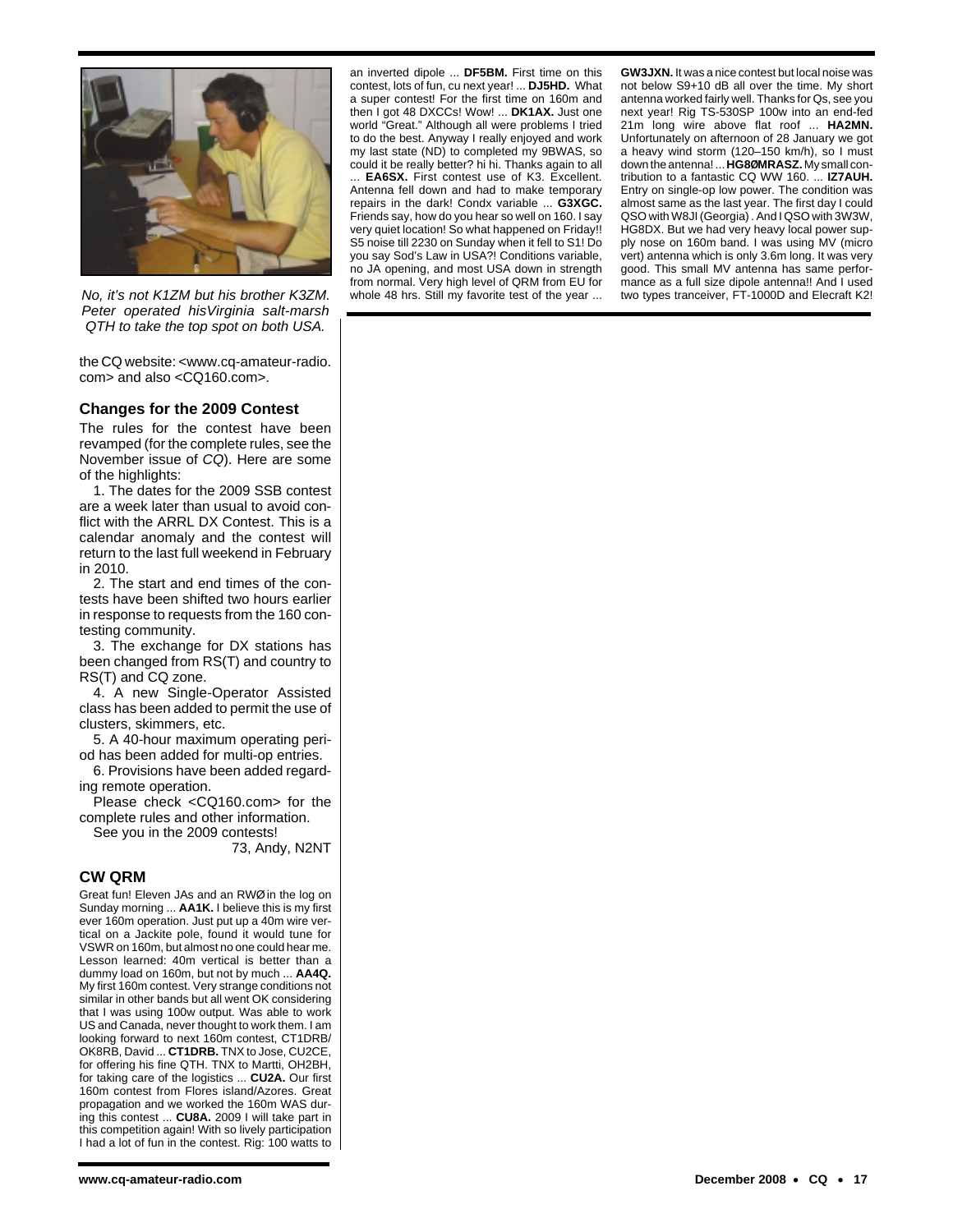

The gang at N2CW (W2GD on CW). Left to right: W2USF, N2OO, and W2CG.

Narrow band blocking with the K2 was the excellent! I like this contest very much because I can QSO with many famous Top bander OM all over the world ... **JE1SPY.** I actually heard a European! KØSRL. After such a dearth of QSOs from DU9/NØNM, this contest has come alive in EPA. Amazing what 7 hours can produce – 100K! ... **K3QF.** I worked my first European station this year on 160m with 5 watts QRP ... **K3TW.** Lots of fun. Had to QRT each evening when the XYL hit the



Here is Bill, W4ZV, at the key of the VY2AM superstation on Price Edward Island, good enough for second place world!

sack cause I was setting off the fire alarm – hi ... **K4UEE.** Worked more than double the number of Europeans and JAs as ever before. ... **K5RX.** Good conditions both nights, lots of stations and QRM. Always a thrill to pick up new DX on 160 meter band ... **K7QBO.** Low power but my inverted L at 110 ft. seemed to work FB, made a shielded loop during daylight on Saturday. It sure made the sig to noise much better. Put it up in a light snow storm, hi. As my old Elmer used to say, "They

work better that way" ... **K8OT.** Thanks to John Evans, N3HBX, for letting me use his station. I only destroyed one amplifier. I worked not one but TWO JAs, the two first for me on 160. Thanks for the QSOs ... **KD4D.** My Gruman Canoe makes a good 160 meter antenna ... **KD7GIM.** Cold, windy, and rainy, great contesting weather by a warm radio on Top band with a hot toddy. Contesting at its best ... **KN4Y.** Many thanks to Tom, K5RC, for allowing me to pilot his superstation. It was cold and snowing outside, but the band was HOT inside the shack! Terrific openings on Saturday to Europe and Asia ... **KY7M.** My best effort EVER. Superb DX conditions to the Mid/Far West USA first night

... **M2D.** Glad to see everyone and have to say the conditions were AMAZING. EU and the West Coast at the same time. It's been a good season on the Top band! ... **N2WN.** Wow! Most DX I have ever worked on 160 in a contest! ... **N5AW.** Heard many more mults, but we are still too weak to work them all. More than 1100 QSOs were fun anyhow, but only 47 W/VE shows our weakness on 160m DX ... **OE2S.** Thanks for another contest! Our 160m setup is not match to some others but we had fun! ... **OH4A.** Good propagation for QRP stations. But neighbors' plasma TV generated very big QRM. Thank you for fantastic contest ... **OL4W.** We were using the location of our club PI4ZI, an industrial area in Hengelo in eastern part of Netherlands. There are a lot of factories very close to us so almost no space to put up 160m antennas. Just before the contest we set up a Beverage in direction off Japan. This worked very well also for UA9's. Signals from stateside could be better, but overall we had great fun and were happy with the results ... **PA1TT.** Thank you for fb contest! ...

| <b>2008 CLUB SCORES</b>                            |  |  |  |
|----------------------------------------------------|--|--|--|
| (Minimum of 3 three entries required for listing)  |  |  |  |
|                                                    |  |  |  |
|                                                    |  |  |  |
|                                                    |  |  |  |
|                                                    |  |  |  |
|                                                    |  |  |  |
|                                                    |  |  |  |
|                                                    |  |  |  |
|                                                    |  |  |  |
|                                                    |  |  |  |
|                                                    |  |  |  |
|                                                    |  |  |  |
|                                                    |  |  |  |
|                                                    |  |  |  |
|                                                    |  |  |  |
|                                                    |  |  |  |
|                                                    |  |  |  |
|                                                    |  |  |  |
|                                                    |  |  |  |
|                                                    |  |  |  |
| KAUNAS UNIVERSITY OF TECHNOLOGY RADIO CL 2.082.614 |  |  |  |
|                                                    |  |  |  |
|                                                    |  |  |  |
|                                                    |  |  |  |
|                                                    |  |  |  |
| GRAND MESA CONTESTERS OF COLORADO1,877,561         |  |  |  |
|                                                    |  |  |  |
|                                                    |  |  |  |
|                                                    |  |  |  |
|                                                    |  |  |  |
|                                                    |  |  |  |
|                                                    |  |  |  |
|                                                    |  |  |  |
|                                                    |  |  |  |
|                                                    |  |  |  |
|                                                    |  |  |  |
|                                                    |  |  |  |
|                                                    |  |  |  |
|                                                    |  |  |  |
|                                                    |  |  |  |
|                                                    |  |  |  |
|                                                    |  |  |  |
|                                                    |  |  |  |
|                                                    |  |  |  |
|                                                    |  |  |  |